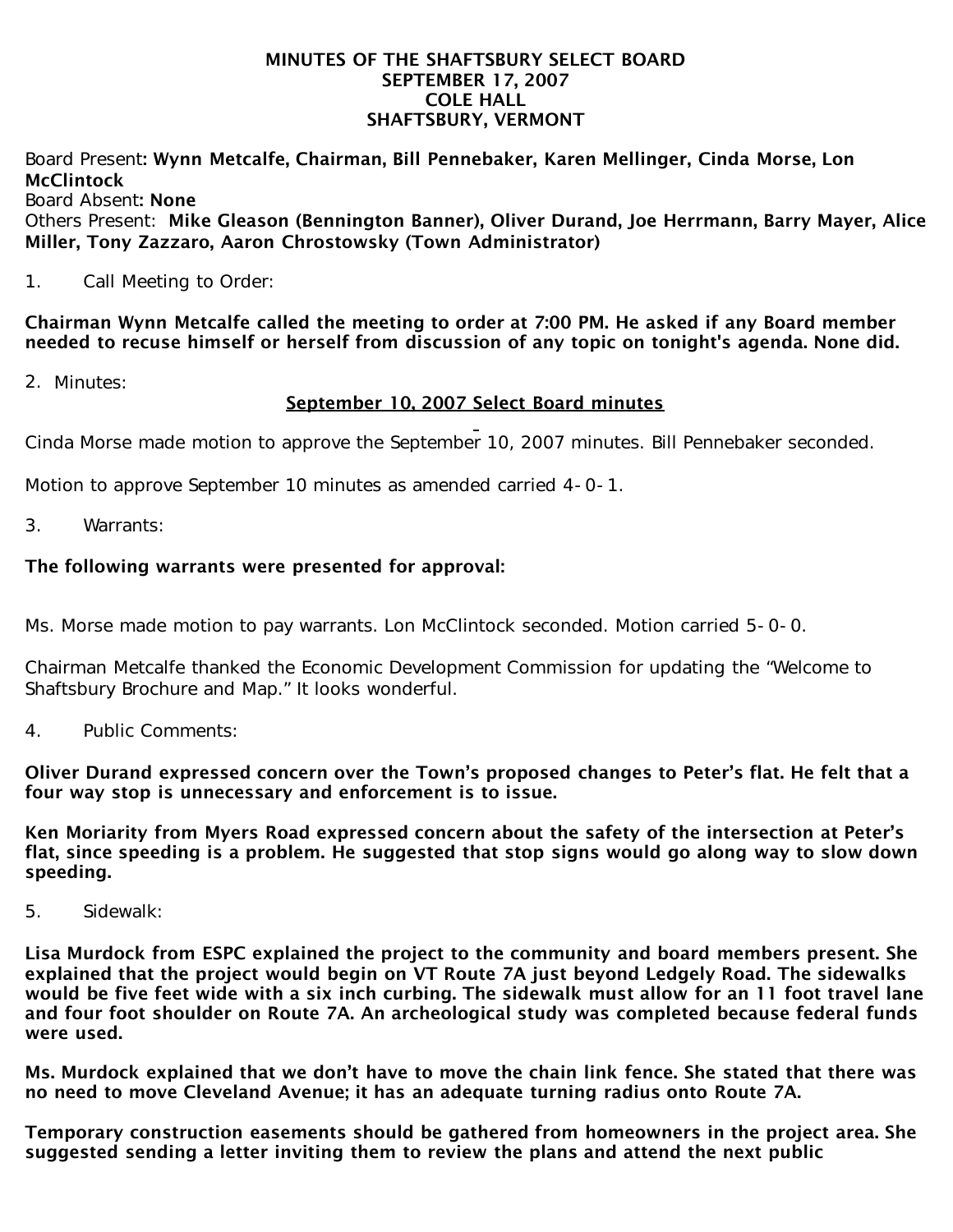information session.

Ms. Murdock stated that there is very little cost differential between Granite versus concrete curbing and the same for asphalt and concrete sidewalks.

Mr. McClintock expressed some concern over accessibility issues regarding the sidewalk. The sidewalk will be ADA compliant and have ramps at the intersection of Cleveland Avenue and Route 7A, medical center crosswalk, Route 7A crosswalk at Ledgely Drive and on Cleveland near Holliday Drive.

Mr. Chrostowsky asked for a list of materials need for the project, so that I may begin searching for surplus material.

Ms. Murduck stated that typically these projects don't require local permitting and she didn't forsee any show stoppers that would prevent this project being completed by this time next year.

Oliver Durand expressed concern over moving the wrought iron fence.

Rep. Miller understands the complexity of such a project and looks forward towards its completion.

6. Zoning Administrator Job Description:

## Mr. McClintock explained that several changes to the job description have been made since we last looked at it. He thanked everyone who was involved in the process.

Ms. Mellinger made motion to adopt the Zoning Administrator Job Description as amended. Mr. Pennebaker seconded. Motion carried 5-0-0.

# Mr. McClintock will email the board a copy of the final draft.

7. Request for Financial Assistance:

It was determined that the Board needed more information to make a decision regarding this case. Ms. Mellinger and Barry Mayer (Trustee of Public Funds) will meet to gather more information needed for the next Selectboard meeting.

8. Other Business:

Mr. Metcalfe read the Bennington County Road Commission decision regarding the Townline Road Gulley matter. The County Road Commission decided in the Town's favor.

Ms. Mellinger asked if the Town is planning to apply for the Ancient Roads Grant and Municipal Education Grant. Mr. Chrostowsky stated that Ancient Roads Committee has a copy of the grant application and is intending to apply for the grant. For the Municipal Education Grant, Mr. Chrostowsky stated that the Town cannot apply for another Municipal Education Grant for a year, since we already received one this year.

Ms. Morse asked Mr. Pennebaker the status of the letter of Heindel and Noyes. Mr. Pennebaker stated he will send around a draft this week.

Ms. Morse asked to be added the Ancient Road Committees email distribution list.

Mr. McClintock asked to discuss a personnel matter regarding the highway department and town administrator. The Board agreed this should handled in executive session.